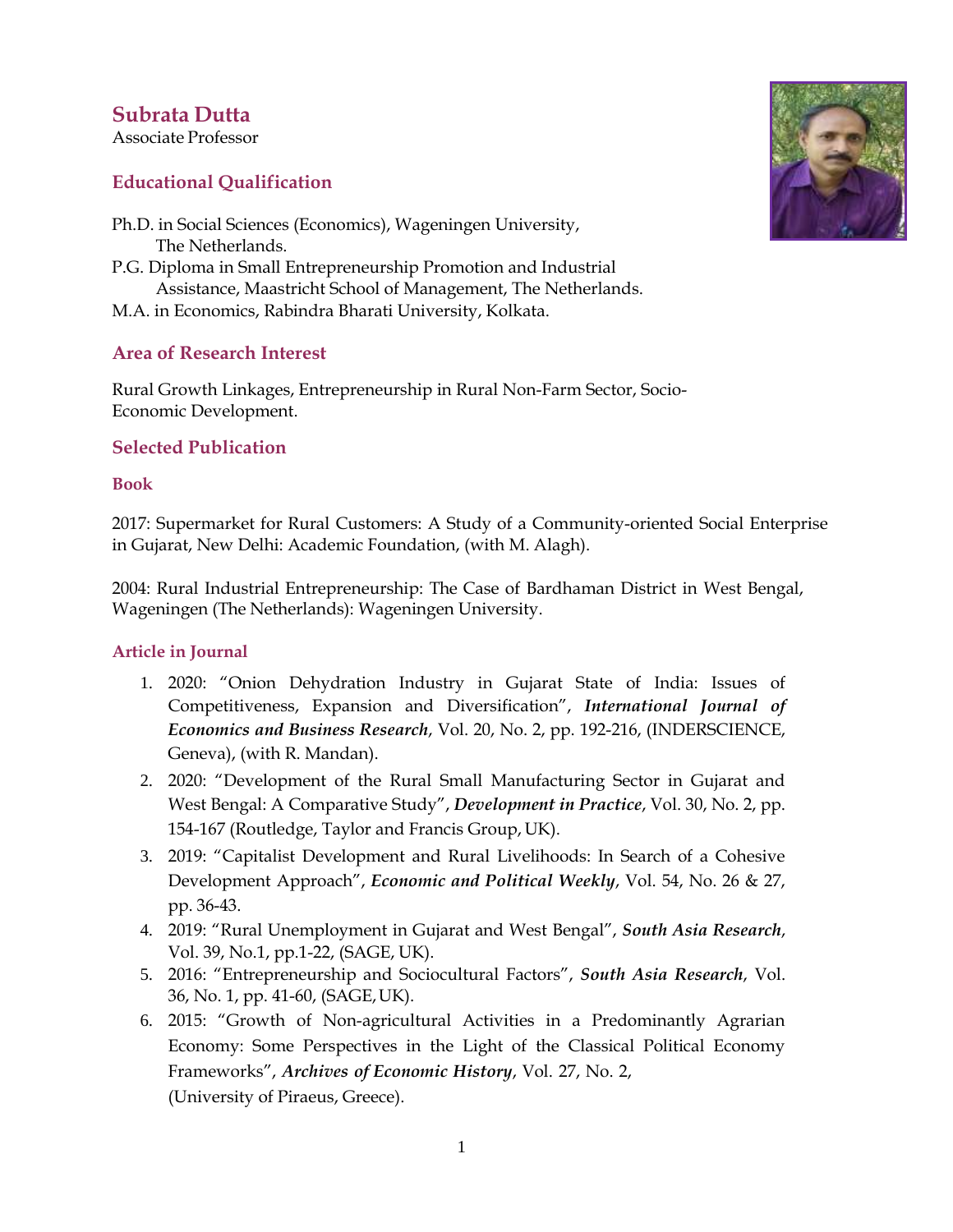- 7. 2015: "Development of Rural Small Enterprises during Liberalisation: A Study of Gujarat and West Bengal", *Asian Economic Review*, Vol. 57, No. 3, pp. 137-168, (Indian Institute of Economics, Hyderabad).
- 8. 2015: "Patterns of Borrowing by Rural Households for Farm and Non-farm Business in Gujarat and West Bengal", *Review of Development and Change*, Vol. 20, No. 1, (Madras Institute of Development Studies, Chennai; currently published by SAGE).
- 9. 2015: "Rural Entrepreneurship through Restructuring State Finances: A Note for Policy", *Indian Journal of Industrial Relations*, Vol. 51, No. 2, pp. 204-211, (Shri Ram Centre for Industrial Relations, NewDelhi).
- 10. 2015: "Rural-Urban Linkages, Labour Migration, and Rural Industrialisation in West Bengal", *Indian Journal of Industrial Relations*, Vol. 50, No. 3, pp. 397-411, (Shri Ram Centre for Industrial Relations, New Delhi), (with S. Chakrabarti).
- 11. 2013: "Social Security for Rural Widows in Rajasthan: An Empirical Study", *Development in Practice*, Vol. 23, No. 3, pp. 335-354, (Routledge, Taylor and Francis Group, UK).
- 12. 2012: "Rule-based Fiscal Consolidation in India and European Union: A Relook into the Processes", *Journal of Indian School of Political Economy*, Vol. 24, No. 1-4, pp. 157-179, (Indian School of Political Economy, Pune); (with Auke R. Leen).
- 13. 2012: "The Economics of Government Savings: An Analysis of Indian State-level Fiscal Restructuring", *Indian Economic Journal*, Vol. 60, No. 1, pp. 106-129 (Indian Economic Association, and Academic Foundation, New Delhi; currently published by SAGE).
- 14. 2012: "Vulnerability of Widows and Justifiability of Their Social Protection from Macroeconomic Standpoint", *Review of Development and Change*, Vol. 17, No. 2, pp. 75-91, (Madras Institute of Development Studies, Chennai; currently published by SAGE).
- 15. 2012: "Fiscal Consolidation and Some Key Issues: An Indian Sub-national Level Analysis", *Journal of Economic Policy and Research*, Vol. 7, No. 2, pp. 1-41, (Institute of Public Enterprise,Hyderabad).
- 16. 2012: "Entrepreneurship and Global Competitiveness: A Study on India", *Indian Journal of Industrial Relations*, Vol. 47, No. 4, pp. 617- 33, (Shri Ram Centre for Industrial Relations, New Delhi).
- 17. 2010: "Determinants of Rural Industrial Entrepreneurship of Farmers in West Bengal: A Structural Equations Approach", *International Regional Science Review*, Vol. 33, No. 4, pp. 367-396, (SAGE and Arizona State University, USA); (with H. Folmer and H.Oud).